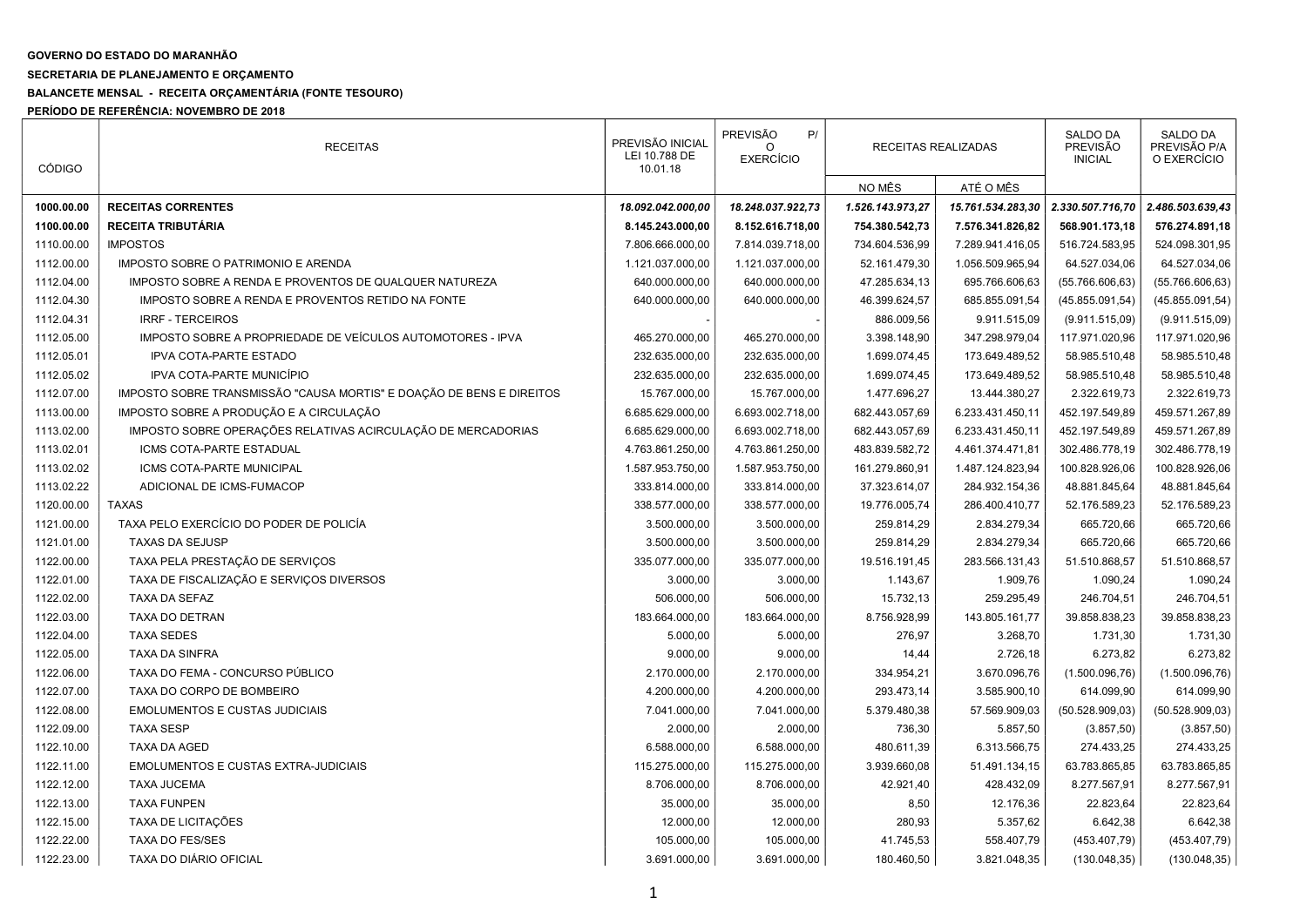| 1122.24.00 | TAXA DA SETUR                                       | 1.000,00       | 1.000,00       |              | 492,50         | 507,50           | 507,50          |
|------------|-----------------------------------------------------|----------------|----------------|--------------|----------------|------------------|-----------------|
| 1122.25.00 | TAXA DE FPDC DIR. CONSUMIDOR                        |                |                |              |                |                  |                 |
| 1122.26.00 | TAXA DE CONT. FISCAL DROGAS                         |                |                | 116,70       | 306,09         | (306,09)         | (306, 09)       |
| 1122.27.00 | TAXA DA HEMOMAR                                     |                |                |              |                |                  |                 |
| 1122.28.00 | TAXA DO TCFA/MA CONTROLE AMBIENTAL                  | 17.000,00      | 17.000,00      | 893,62       | 902,88         | 16.097,12        | 16.097,12       |
| 1122.31.00 | <b>OUTRAS TAXAS JUDICIAIS</b>                       | 7.000,00       | 7.000,00       | 593,72       | 7.714,81       | (714, 81)        | (714, 81)       |
| 1122.32.00 | TAXAS COMUNS ÀS DEMAIS SECRETARIAS                  | 105.000,00     | 105.000,00     | 41.158,85    | 11.874.911,51  | (11.769.911, 51) | (11.769.911,51) |
| 1122.35.00 | FUNDO ESTADUAL DE TRANSP E MOB URB - MOB            | 2.905.000,00   | 2.905.000,00   | 5.000,00     | 147.527,00     | 2.757.473,00     | 2.757.473,00    |
| 1122.37.00 | TAXA DE REGULAÇÃO, CONTROLE E FISCALIZAÇÃO - ARSEMA | 1.000,00       | 1.000,00       |              | 28,24          | 971,76           | 971,76          |
| 1122.40.00 | AGÊNCIA DE MOBILIDADE URBANA - MOB                  | 29.000,00      | 29.000,00      |              |                | 29.000,00        | 29.000,00       |
| 1200.00.00 | <b>RECEITA DE CONTRIBUICÕES</b>                     |                |                |              | (13, 59)       | 13,59            | 13,59           |
| 1210.00.00 | CONTRIBUICÕES SOCIAIS                               |                |                |              | (13, 59)       | 13,59            | 13,59           |
| 1210.29.00 | CONTRIB. PREVIDÊNCIÁRIA DO REGIME PRÓPRIO           |                |                |              | (13, 59)       | 13,59            | 13,59           |
| 1210.29.01 | CONTRIB. PATRONAL-ATIVO CIVIL                       |                |                |              |                |                  |                 |
| 1210.29.02 | CONTRIB. PATRONAL-ATIVO MILITAR                     |                |                |              |                |                  |                 |
| 1210.29.07 | CONTRIB. SERVIDOR-ATIVO CIVIL                       |                |                |              |                |                  |                 |
| 1210.29.08 | CONTRIB. SERVIDOR-ATIVO MILITAR                     |                |                |              |                |                  |                 |
| 1210.29.09 | CONTRIB. SERVIDOR-INATIVO CIVIL                     |                |                |              | (13, 59)       | 13,59            | 13,59           |
| 1210.29.10 | CONTRIB. SERVIDOR-INATIVO MILITAR                   |                |                |              |                |                  |                 |
| 1210.29.11 | CONTRIB. PENSIONISTA CIVIL                          |                |                |              |                |                  |                 |
| 1210.29.12 | CONTRIB. PENSIONISTA MILITAR                        |                |                |              |                |                  |                 |
| 1210.46.00 | COMP. PREV/REG GERAL E OS REG. PROP. PREV. SERV.    |                |                |              |                |                  |                 |
| 1220.00.00 | CONTRIBUIÇÕES ECONÔMICAS                            |                |                |              |                |                  |                 |
| 1300.00.00 | <b>RECEITA PATRIMONIAL</b>                          | 359.588.000,00 | 359.617.675,00 | 6.200.166,39 | 199.850.007,03 | 159.737.992,97   | 159.767.667,97  |
| 1310.00.00 | RECEITAS IMOBILIÁRIAS                               | 85.000,00      | 85.000,00      | 1.122,74     | 180.606,27     | (95.606, 27)     | (95.606, 27)    |
| 1320.00.00 | RECEITAS DE VALORES MOBILIÁRIOS                     | 359.503.000,00 | 359.532.675,00 | 6.199.043,65 | 199.669.400,76 | 159.833.599,24   | 159.863.274,24  |
| 1323.00.00 | PARTICIPAÇÕES                                       | 6.857.000,00   | 6.857.000,00   |              | 103.988.993,71 | (97.131.993,71)  | (97.131.993,71) |
| 1325.00.00 | REMUNERAÇÃO DE DEPÓSITOS BANCÁRIOS                  | 343.176.000,00 | 343.205.675,00 | 5.596.573,85 | 40.177.553,18  | 302.998.446,82   | 303.028.121,82  |
| 1328.00.00 | OUTRAS RECEITAS DE VALORES MOBILIÁRIOS              | 9.470.000,00   | 9.470.000,00   | 602.469,80   | 55.502.853,87  | (46.032.853,87)  | (46.032.853,87) |
| 1330.00.00 | RECEITA DE CONCESSÕES E PERMISSÕES                  |                |                |              |                |                  |                 |
| 1340.00.00 | COMPENSACÕES FINANCEIRAS                            |                |                |              |                |                  |                 |
| 1390.00.00 | OUTRAS RECEITAS PATRIMONIAIS                        |                |                |              |                |                  |                 |
| 1600.00.00 | <b>RECEITA DE SERVIÇOS</b>                          | 37.000,00      | 37.000,00      | 21,00        | 15.419,95      | 21.580,05        | 21.580,05       |
| 1600.01.00 | SERVIÇOS COMERCIAIS                                 | 37.000,00      | 37.000,00      | 21,00        | 13.307,00      | 23.693,00        | 23.693,00       |
| 1600.02.00 | SERVIÇOS FINANCEIROS                                |                |                |              |                |                  |                 |
| 1600.06.00 | SERVIÇOS PORTUÁRIOS                                 |                |                |              |                |                  |                 |
| 1600.12.00 | RECEITAS JUDICIAIS                                  |                |                |              |                |                  |                 |
| 1600.13.00 | SERVIÇOS ADMINISTRATIVOS                            |                |                |              | 2.112,95       | (2.112, 95)      | (2.112, 95)     |
| 1600.16.00 | SERVIÇOS EDUCACIONAIS                               |                |                |              |                |                  |                 |
| 1600.17.00 | SERVIÇOS AGROPECURIOS                               |                |                |              |                |                  |                 |
| 1600.30.00 | SERVIÇOS DE TRÂNSITO                                |                |                |              |                |                  |                 |
| 1600.40.00 | SERVIÇOS AMBIENTAIS                                 |                |                |              |                |                  |                 |
| 1600.99.00 | OUTROS SERVIÇOS                                     |                |                |              |                |                  |                 |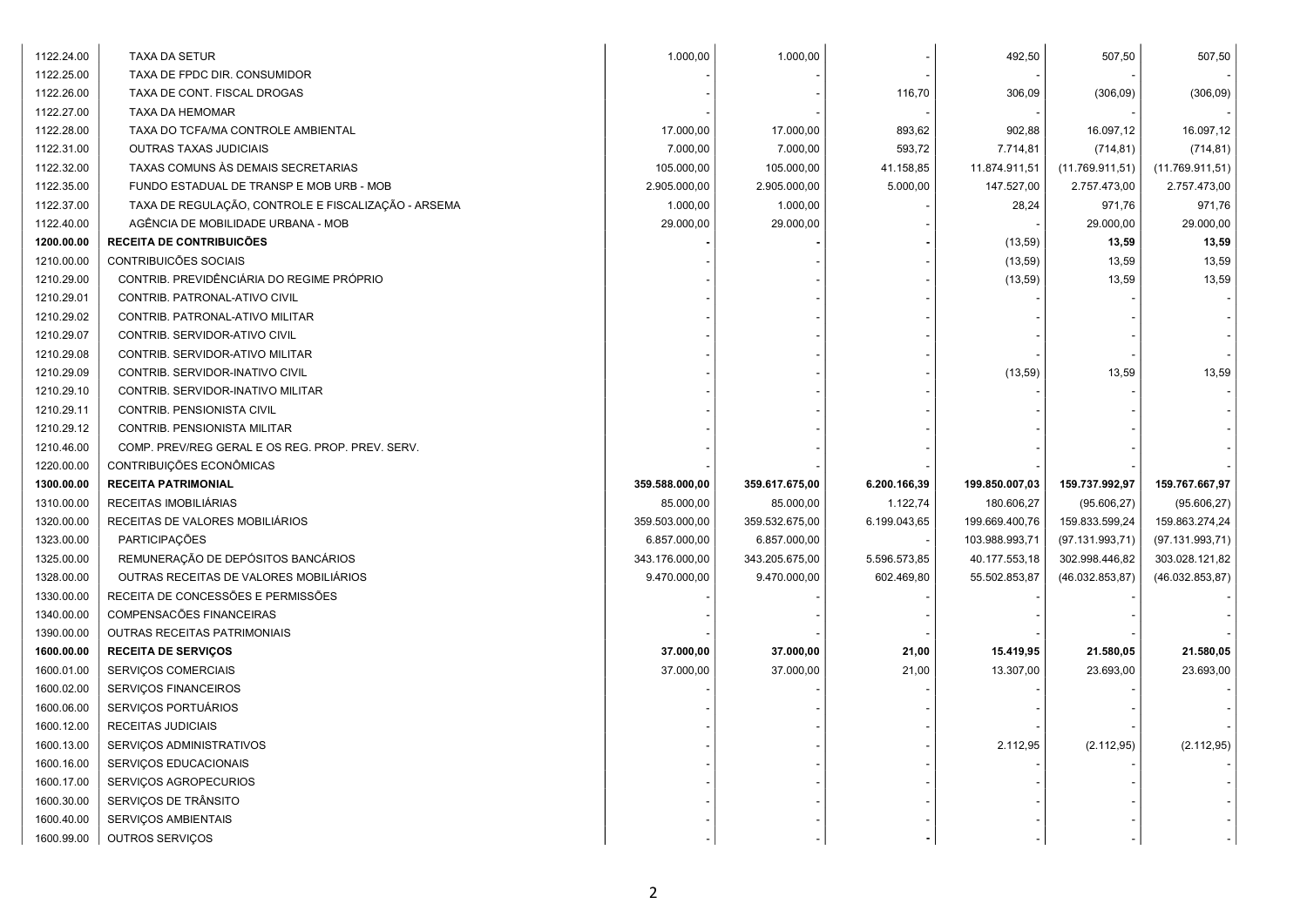| 1700.00.00 | <b>TRANSFERÊNCIAS CORRENTES</b>                                        | 9.260.890.000,00 | 9.405.544.924,73 | 741.865.308,51 |                  | 7.719.671.250,42   1.541.218.749,58 | 1.685.873.674,31 |
|------------|------------------------------------------------------------------------|------------------|------------------|----------------|------------------|-------------------------------------|------------------|
| 1720.00.00 | TRANSFERÊNCIAS INTERGOVERNAMENTAIS                                     | 9.218.841.000,00 | 9.363.495.924,73 | 739.761.719,00 | 7.712.072.261,60 | 1.506.768.738,40                    | 1.651.423.663,13 |
| 1721.00.00 | TRANSFERÊNCIAS DA UNIÃO                                                | 7.885.639.000,00 | 8.030.293.924,73 | 628.376.372,21 | 6.449.258.423,78 | 1.436.380.576,22                    | 1.581.035.500,95 |
| 1721.01.00 | PARTICIPAÇÃO NA RECEITA DA UNIÃO                                       | 6.857.000.000,00 | 6.864.924.332,00 | 546.648.411,78 | 5.852.771.948,47 | 1.004.228.051,53                    | 1.012.152.383,53 |
| 1721.01.01 | COTA-PARTE DO FUNDO DE PARTICIPAÇÃO DOS ESTADOS                        | 6.750.000.000,00 | 6.750.000.000,00 | 541.548.098,66 | 5.754.222.142,87 | 995.777.857,13                      | 995.777.857,13   |
| 1721.01.12 | COTA-PARTE DO IMPOSTO SOBRE PRODUTOS INDUSTRIALIZADOS-IPI              | 63.000.000,00    | 63.000.000,00    | 5.100.268,93   | 58.092.287,74    | 4.907.712,26                        | 4.907.712,26     |
|            | COTA-PARTE ESTADOS                                                     | 47.250.000,00    | 47.250.000,00    | 3.825.201,70   | 43.569.215,81    | 3.680.784,20                        | 3.680.784,20     |
|            | COTA-PARTE MUNICÍPIOS                                                  | 15.750.000,00    | 15.750.000,00    | 1.275.067,23   | 14.523.071,94    | 1.226.928,07                        | 1.226.928,07     |
| 1721.01.13 | CONTRIBUIÇÃO DE INTERVENÇÃO NO DOMÍNIO ECONÔMICO                       | 44.000.000,00    | 51.924.332,00    |                | 40.457.168,63    | 3.542.831,37                        | 11.467.163,37    |
|            | COTA-PARTE ESTADOS                                                     | 33.000.000,00    | 33.000.000,00    |                | 30.342.876,47    | 2.657.123,53                        | 2.657.123,53     |
|            | COTA-PARTE MUNICÍPIOS                                                  | 11.000.000,00    | 11.000.000,00    |                | 10.114.292,16    | 885.707,84                          | 885.707,84       |
| 1721.01.30 | COTA-PARTE CONTRIB. SAL. EDUC. QUOT. EST/FEDERAL                       |                  |                  |                |                  |                                     |                  |
| 1721.01.32 | COTA-PARTE IMPOSTOS/O.C. CAMB. E SEG. T.V.M. COMER. OURO               |                  |                  | 44,19          | 349,23           | (349, 23)                           | (349, 23)        |
| 1721.01.99 | OUTRAS TRANSFERÊNCIAS DA UNIÃO                                         |                  |                  |                |                  |                                     |                  |
| 1721.09.00 | TRANSFERÊNCIAS DA UNIÃO                                                |                  |                  |                |                  |                                     |                  |
| 1721.22.00 | TRANSFERÊNCIA DA COMPENSAÇÃO FINANCEIRA                                | 135.860.000,00   | 135.860.000,00   | 10.585.884,78  | 70.050.973,94    | 65.809.026,06                       | 65.809.026,06    |
| 1721.22.11 | COTA-PARTE COMPENS. FINANC. RECUR. HÍDRICOS CFRH                       | 18.653.000,00    | 18.653.000,00    | 110.742,10     | 2.759.170,23     | 15.893.829,77                       | 15.893.829,77    |
| 1721.22.20 | COTA-PARTE COMP. FINAC. RECUR. MINERAIS CFEM                           | 498.000,00       | 498.000,00       | 45.397,08      | 568.972,61       | (70.972, 61)                        | (70.972, 61)     |
| 1721.22.70 | COTA-PARTE FUNDO ESPECIAL DO PETRÓLEO - FEP                            | 116.709.000,00   | 116.709.000,00   | 10.429.745,60  | 66.722.831,10    | 49.986.168,90                       | 49.986.168,90    |
|            |                                                                        |                  |                  |                |                  |                                     |                  |
| 1721.33.00 | TRANSFERÊNCIAS DE RECURSOS DO SISTEMA ÚNICO DE SAÚDE-SUS FUNDO A FUNDO | 394.123.000,00   | 425.015.000,00   | 57.201.646,77  | 380.748.586,78   | 13.374.413,22                       | 44.266.413,22    |
| 1721.33.11 | ATENÇÃO BÁSICA                                                         | 2.891.000,00     | 33.783.000,00    | 244.107,61     | 1.815.006,10     | 1.075.993,90                        | 31.967.993,90    |
| 1721.33.12 | ATENÇÃO DE MAC AMBULATORIAL E HOSPITALAR                               | 357.107.000,00   | 357.107.000,00   | 52.850.020,35  | 350.654.565,66   | 6.452.434,34                        | 6.452.434,34     |
| 1721.33.13 | VIGILANCIA EM SAUDE                                                    | 27.708.000,00    | 27.708.000,00    | 2.852.466,47   | 20.518.910,43    | 7.189.089,57                        | 7.189.089,57     |
| 1721.33.14 | ASSISTENCIA FARMACEUTICA                                               | 6.417.000,00     | 6.417.000,00     | 1.255.052,34   | 7.430.104,59     | (1.013.104, 59)                     | (1.013.104, 59)  |
| 1721.33.15 | GESTÃO DO SUS                                                          |                  |                  |                | 330.000,00       | (330.000, 00)                       | (330.000, 00)    |
| 1721.35.00 | TRANSFERÊNCIAS DE REC. DO FUNDO NACIONAL DO DESENV. EDUCAÇÃO - FNDE    | 120.021.000,00   | 140.238.388,00   | 11.847.853,60  | 67.372.165,08    | 52.648.834,92                       | 72.866.222,92    |
| 1721.35.01 | TRANSFERÊNCIA DO SALÁRIO EDUCAÇÃO                                      | 45.546.000,00    | 45.546.000,00    | 2.731.780,44   | 22.653.616,19    | 22.892.383,81                       | 22.892.383,81    |
| 1721.35.06 | <b>MERENDA ESCOLAR</b>                                                 | 45.101.000,00    | 45.101.000,00    | 8.177.879,17   | 22.810.546,18    | 22.290.453,82                       | 22.290.453,82    |
| 1721.35.99 | OUTRAS TRANSF. DO FNDE                                                 | 29.374.000,00    | 49.591.388,00    | 938.193,99     | 21.908.002,71    | 7.465.997,29                        | 27.683.385,29    |
| 1721.36.00 | TRANSFERÊNCIA FINANCEIRA DO ICMS DESONERAÇÃO                           | 24.552.000,00    | 24.552.000,00    | 2.004.067,50   | 22.044.742,50    | 2.507.257,50                        | 2.507.257,50     |
| 1721.99.00 | OUTRAS TRANSFERÊNCIAS DA UNIÃO                                         | 354.083.000,00   | 439.704.204,73   | 88.507,78      | 56.270.007,01    | 297.812.992,99                      | 383.434.197,72   |
| 1721.99.10 | <b>CONVÊNIOS</b>                                                       | 354.083.000,00   | 439.704.204,73   | 88.507,78      | 56.270.007,01    | 297.812.992,99                      | 383.434.197,72   |
| 1721.99.30 | AUXILIO FINANCEIRO PARA FOMENTO E EXPORTAÇÕES                          |                  |                  |                |                  |                                     |                  |
| 1723.00.00 | TRANSFERÊNCIAS DE MUNICÍPIOS                                           |                  |                  |                |                  |                                     |                  |
| 1724.00.00 | TRANSFERÊNCIAS MULTIGOVERNAMENTAIS                                     | 1.333.202.000,00 | 1.333.202.000,00 | 111.385.346,79 | 1.262.813.837,82 | 70.388.162,18                       | 70.388.162,18    |
| 1724.01.00 | TRANSFÊRENCIAS DE RECURSOS - FUNDEB                                    | 679.933.000,00   | 679.933.000,00   | 64.649.659,13  | 662.411.534,51   | 17.521.465,49                       | 17.521.465,49    |
| 1724.02.00 | TRANSFERÊNCIA DE RECURSOS DA COMPLEMENTAÇÃO DA UNIÃO AO FUNDEB         | 653.269.000,00   | 653.269.000,00   | 46.735.687,66  | 600.402.303,31   | 52.866.696,69                       | 52.866.696,69    |
| 1730.00.00 | TRANSFERÊNCIAS DE INSTITUIÇÕES PRIVADAS                                | 42.049.000,00    | 42.049.000,00    | 2.103.589,51   | 7.598.988,82     | 34.450.011,18                       | 34.450.011,18    |
| 1750.00.00 | TRANSFERÊNCIAS DE PESSOAS                                              |                  |                  |                |                  |                                     |                  |
| 1760.00.00 | TRANSFERENCIAS DE CONVENIOS                                            |                  |                  |                |                  |                                     |                  |
| 1900.00.00 | <b>OUTRAS RECEITAS CORRENTES</b>                                       | 326.284.000,00   | 330.221.605,00   | 23.697.934,64  | 265.655.792,67   | 60.628.207,33                       | 64.565.812,33    |
| 1910.00.00 | MULTAS E JUROS DE MORA                                                 | 60.002.000,00    | 60.002.000,00    | 7.797.969,38   | 90.233.720,90    | (30.231.720,90)                     | (30.231.720,90)  |
| 1911.00.00 | MULTAS E JUROS DE MORA/TRIBUTOS                                        | 58.940.000,00    | 58.940.000,00    | 7.688.384,67   | 88.758.725,15    | (29.818.725, 15)                    | (29.818.725, 15) |
| 1911.10.00 | MULTAS E JUROS DE MORA DO ICMS                                         | 27.036.000,00    | 27.036.000,00    | 3.877.925,76   | 40.563.830,71    | (13.527.830,71)                     | (13.527.830,71)  |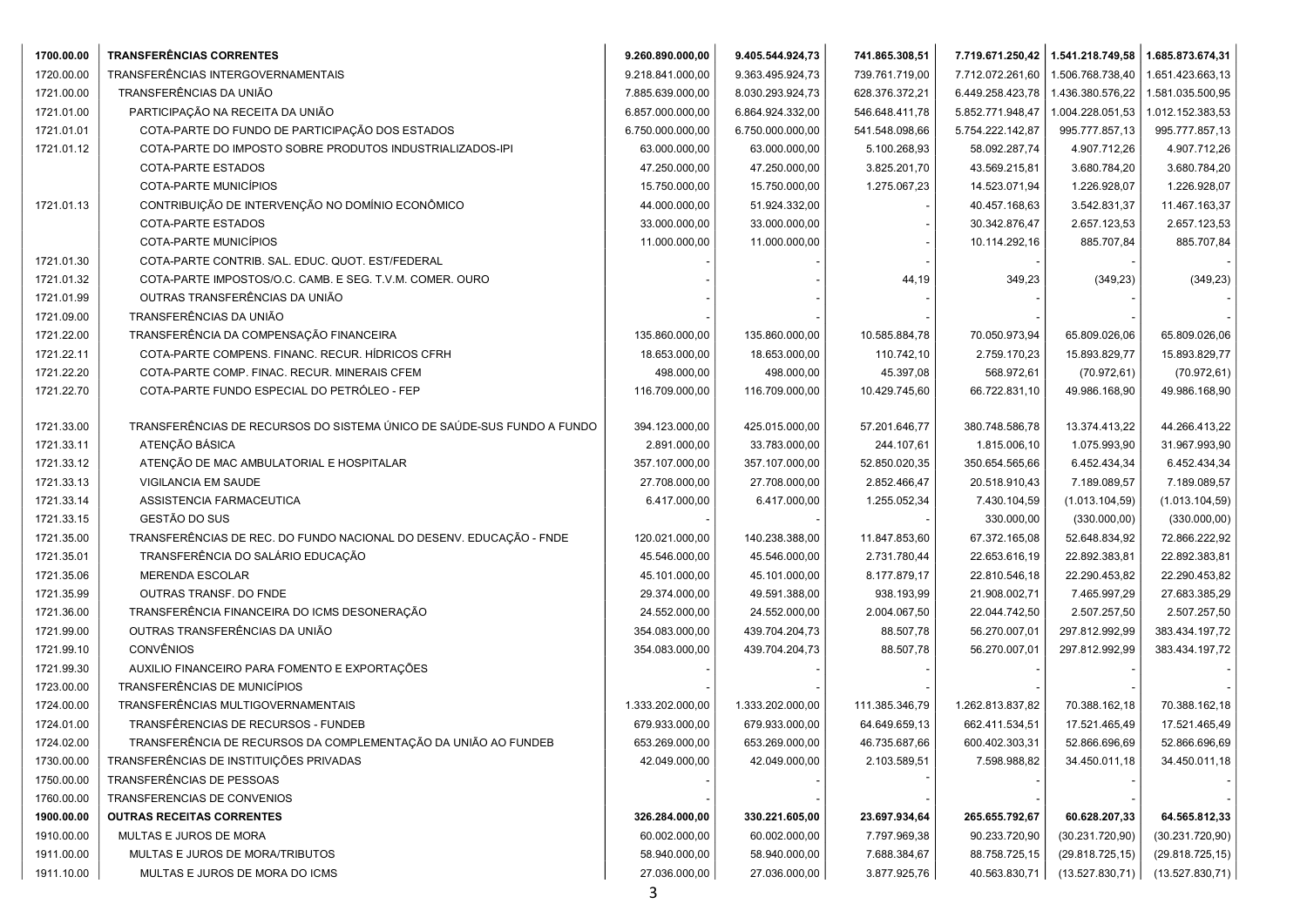| 1911.12.00 | MULTAS E JUROS MORA DIV. ATIVA                     | 3.421.000,00   | 3.421.000,00   | 723.817,47   | 5.902.691,18  | (2.481.691, 18) | (2.481.691, 18) |
|------------|----------------------------------------------------|----------------|----------------|--------------|---------------|-----------------|-----------------|
| 1911.13.00 | MULTAS E JUROS DE MORADO ITCD                      | 133.000,00     | 133.000,00     | 12.950,83    | 133.386,83    | (386, 83)       | (386, 83)       |
| 1911.14.00 | MULTAS E JUROS DE MORADO FUMACOP                   | 158.000,00     | 158.000,00     | 763,80       | 50.424,57     | 107.575,43      | 107.575,43      |
| 1911.16.00 | MULTAS E JUROS DE MORA DO IPVA                     | 4.214.000,00   | 4.214.000,00   | 205.791,81   | 4.453.952,71  | (239.952, 71)   | (239.952, 71)   |
| 1911.17.00 | <b>INDENIZAÇÕES</b>                                |                |                |              |               |                 |                 |
| 1911.18.00 | <b>RESTITUIÇÕES</b>                                |                |                |              |               |                 |                 |
| 1911.19.00 | MULTAS DE TRÂNSITO                                 | 14.098.000,00  | 14.098.000,00  | 1.053.863,87 | 18.137.127,06 | (4.039.127,06)  | (4.039.127,06)  |
| 1911.19.01 | MULTA ESTADUAL DE TRÂNSITO - DETRAN                | 9.672.000,00   | 9.672.000,00   | 744.351,61   | 13.488.901,86 | (3.816.901, 86) | (3.816.901, 86) |
| 1911.19.02 | PARCELA MULTA ESTADUAL - PM                        | 434.000,00     | 434.000,00     | 27.100,00    | 507.435,00    | (73.435,00)     | (73.435,00)     |
| 1911.19.03 | PARCELA MULTA MUNICIPAL - DETRAN                   | 1.298.000,00   | 1.298.000,00   | 170.836,00   | 2.342.336,00  | (1.044.336,00)  | (1.044.336,00)  |
| 1911.19.04 | PARCELA MULTA MUNICIPAL - PM                       | 18.000,00      | 18.000,00      | 300,00       | 8.770,00      | 9.230,00        | 9.230,00        |
| 1911.19.05 | MULTA ESTADUAL DE TRÂNSITO INTERESTADUAL           | 2.676.000,00   | 2.676.000,00   | 111.276,26   | 1.789.684,20  | 886.315,80      | 886.315,80      |
| 1911.24.00 | MULTAS E JUROS DE MORA DO ICMS - MUNICÍPIO         | 3.590.000,00   | 3.590.000,00   | 534.680,96   | 5.734.587,42  | (2.144.587, 42) | (2.144.587, 42) |
| 1911.25.00 | MULTAS E JUROS DE MORA DO IPVA - MUNICÍPIO         | 1.519.000,00   | 1.519.000,00   | 115.504,36   | 1.730.975,74  | (211.975, 74)   | (211.975, 74)   |
| 1911.26.00 | MULTAS E JUROS DE MORA DIV. ATIVA - MUNICÍPIO      | 370.000,00     | 370.000,00     | 97.750,58    | 760.412,50    | (390.412,50)    | (390.412,50)    |
| 1911.99.00 | MULTAS E JUROS DEMORA - OUTROS TRIBUTOS            | 4.401.000,00   | 4.401.000,00   | 1.065.335,23 | 11.291.336,43 | (6.890.336, 43) | (6.890.336, 43) |
| 1919.00.00 | MULTAS E JUROS DE MORA DE OUTRAS RECEITAS          | 1.062.000,00   | 1.062.000,00   | 109.584,71   | 1.474.995,75  | (412.995,75)    | (412.995,75)    |
| 1919.16.00 | FUNDO DE MODERNIZAÇÃO DO TCE                       | 999.000,00     | 999.000,00     | 108.928,71   | 1.447.322,69  | (448.322,69)    | (448.322,69)    |
| 1919.18.00 | MINISTÉRIO PÚBLICO ESTADUAL                        | 2.000,00       | 2.000,00       |              | 8.380,05      | (6.380, 05)     | (6.380, 05)     |
| 1919.20.00 | SECRETARIA DE ESTADO DA SEGURANÇA PÚBLICA          | 2.000,00       | 2.000,00       | 236,00       | 1.086,00      | 914,00          | 914,00          |
| 1919.22.00 | MULTAS CONTRATUAIS - SEFAZ                         | 16.000,00      | 16.000,00      | 420,00       | 8.897,01      | 7.102,99        | 7.102,99        |
| 1919.99.00 | <b>OUTRAS MULTAS</b>                               | 43.000,00      | 43.000,00      |              | 9.310,00      | 33.690,00       | 33.690,00       |
| 1920.00.00 | INDENIZAÇÕES E RESTITUIÇÕES                        | 129.730.000,00 | 129.730.000,00 | 2.141.019,35 | 50.570.658,44 | 79.159.341,56   | 79.159.341,56   |
| 1921.00.00 | <b>INDENIZAÇÕES</b>                                | 129.730.000,00 | 129.730.000,00 | 1.975.240,35 | 48.589.334,87 | 81.140.665,13   | 81.140.665,13   |
| 1921.01.00 | COMPENSAÇÃO FINANCEIRA P/ OUTROS RECURSOS HÍDRICOS |                |                |              |               |                 |                 |
| 1921.03.00 | COMPENSAÇÃO FINANCEIRA ÓLEO BRUTO                  |                |                |              |               |                 |                 |
| 1921.09.00 | OUTRAS INDENIZAÇÕES E RESTITUIÇÕES                 | 129.216.000,00 | 129.216.000,00 | 1.975.240,35 | 45.469.677,79 | 83.746.322,21   | 83.746.322,21   |
| 1921.99.00 | OUTRAS INDENIZAÇÕES                                | 514.000,00     | 514.000,00     |              | 3.119.657,08  | (2.605.657,08)  | (2.605.657,08)  |
| 1922.00.00 | <b>RESTITUIÇÕES</b>                                |                |                | 165.779,00   | 1.981.323,57  | (1.981.323, 57) | (1.981.323, 57) |
| 1922.10.00 | COMPENSAÇÃO PREVIDENCIÁRIA                         |                |                |              |               |                 |                 |
| 1922.99.00 | OUTRAS RESTITUIÇÕES                                |                |                | 165.779,00   | 1.981.323,57  | (1.981.323, 57) | (1.981.323,57)  |
| 1930.00.00 | RECEITA DA DÍVIDA ATIVA                            | 57.623.000,00  | 57.623.000,00  | 9.120.295,85 | 55.865.691,32 | 1.757.308,68    | 1.757.308,68    |
| 1931.00.00 | RECEITA DA DÍVIDA ATIVA TRIBUTÁRIA                 | 34.509.000,00  | 34.509.000,00  | 5.635.278,83 | 34.867.124,43 | (358.124, 43)   | (358.124, 43)   |
| 1931.10.00 | RECEITA DA DÍVIDA ATIVA TRIBUTARIA                 |                |                | 5.635.278,83 | 34.867.124,43 | (358.124, 43)   | (358.124, 43)   |
| 1931.11.00 | RECEITA DA DIVIDA ATIVA DO ICMS                    | 7.383.000,00   | 7.383.000,00   | 1.669.829,98 | 12.582.394,67 | (5.199.394, 67) | (5.199.394, 67) |
| 1931.14.00 | RECEITA DA DÍVIDA ATIVA DO IPVA                    | 27.126.000,00  | 27.126.000,00  | 3.965.448,85 | 22.284.729,76 | 4.841.270,24    | 4.841.270,24    |
| 1931.99.00 | RECEITA DA DÍVIDA ATIVA DE OUTROS TRIBUTOS         |                |                |              |               |                 |                 |
| 1932.00.00 | RECEITA DA DÍVIDA ATIVA PARTE MUNICÍPIO.           | 23.114.000,00  | 23.114.000,00  | 3.485.017,02 | 20.998.566,89 | 2.115.433,11    | 2.115.433,11    |
| 1990.00.00 | <b>RECEITAS DIVERSAS</b>                           | 78.929.000,00  | 82.866.605,00  | 4.638.650,06 | 68.985.722,01 | 9.943.277,99    | 13.880.882,99   |
| 1990.01.00 | <b>OUTRAS RECEITAS DIVERSAS</b>                    | 78.884.000,00  | 82.821.605,00  | 4.630.617,84 | 68.892.224,68 | 9.991.775,32    | 13.929.380,32   |
| 1990.01.01 | JUNTA COMERCIAL DO MARANHÃO                        | 9.247.000,00   | 9.247.000,00   | 682.962,91   | 8.503.527,26  | 743.472,74      | 743.472,74      |
| 1990.01.02 | FUNDO DES. AGROIND. DO ESTADO - FEDAGRO            | 1.302.000,00   | 1.302.000,00   |              | 1.069.448,40  | 232.551,60      | 232.551,60      |
| 1990.01.03 | FUNDO DE MODERNIZAÇÃO DO TCE                       | 2.800.000,00   | 2.800.000,00   | 370,05       | 27.175,95     | 2.772.824,05    | 2.772.824,05    |
| 1990.01.05 | FUNDO DE FORTALECIMENTO DA ADM. TRIBUTÁRIA - FUNAT | 15.000.000,00  | 18.837.879,00  | 1.106.735,23 | 16.734.585,96 | (1.734.585,96)  | 2.103.293,04    |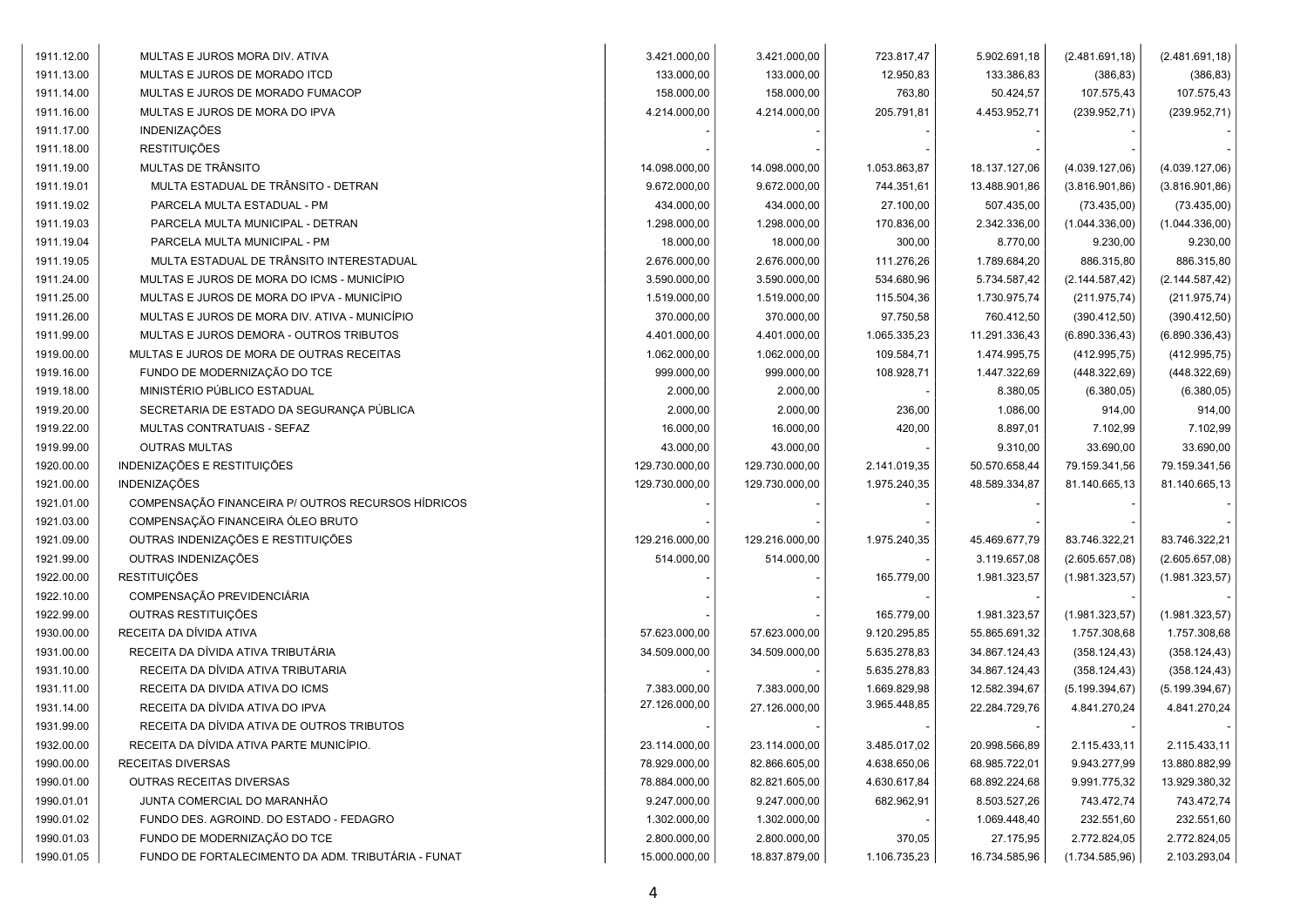| 1990.01.06 | FUNDO ESTADUAL DE DESENVOLVIMENTO INDUSTRIAL        | 38.600.000,00    | 38.600.000,00    | 2.605.731,40  | 23.520.959,35  | 15.079.040,65    | 15.079.040,65    |    |
|------------|-----------------------------------------------------|------------------|------------------|---------------|----------------|------------------|------------------|----|
| 1990.01.07 | FUNDO DE PROTEÇÃO E DEFESA DO CONSUMIDOR            | 850.000,00       | 850.000,00       | 164.110,09    | 1.425.676,38   | (575.676,38)     | (575.676,38)     |    |
| 1990.01.08 | FUNDO ESPECIAL LEGISLATIVO - FUNDEG                 | 2.000.000,00     | 2.000.000,00     | 13,50         | 154,50         | 1.999.845,50     | 1.999.845,50     |    |
| 1990.01.09 | AGÊNCIA ESTADUAL DE DEFESA AGROPECUÁRIA - AGED      | 234.000,00       | 234.000,00       | 16.615,30     | 251.622,73     | (17.622, 73)     | (17.622, 73)     |    |
| 1990.01.10 | FUNOD DA CULTURA DO MARANHÃO - FENDEC-MA            | 1.939.000,00     | 1.939.000,00     |               | 4.047,81       | 1.934.952,19     | 1.934.952,19     |    |
| 1990.01.12 | FUNDO ESTADUAL DE PENSÃO E APOSENTADORIA            |                  |                  |               |                |                  |                  |    |
| 1990.01.13 | FUNDO DOS BENEFÍCIOS DOS SERVIDORES - FUNBEM        |                  |                  |               |                |                  |                  |    |
| 1990.01.14 | TRIBUNAL DE CONTAS DO ESTADO - TCE                  | 19.000,00        | 19.000,00        | 18.786,91     | 163.113,31     | (144.113,31)     | (144.113,31)     |    |
| 1990.01.15 | SECRETARIA DE VIGILÂNCIA SANITÁRIA - SUVISA         | 333.000,00       | 333.000,00       |               | 129.166,62     | 203.833,38       | 203.833,38       |    |
| 1990.01.16 | TRIBUNAL DE JUSTIÇA DO ESTADO - FERJ                |                  |                  |               | 500,00         | (500, 00)        | (500, 00)        |    |
| 1990.01.18 | MINISTÉRIO PÚBLICO - PGJ                            | 2.632.000,00     | 2.632.000,00     | 1.670,58      | 18.132,67      | 2.613.867,33     | 2.613.867,33     |    |
| 1990.01.20 | FUNDO DE APARELHAMENTO DE DEF PUBLICA - FADEP       | 100.000,00       | 116.000,00       | 400,00        | 7.398,58       | 92.601,42        | 108.601,42       |    |
| 1990.01.99 | <b>OUTRAS RECEITAS</b>                              | 3.828.000,00     | 3.911.726,00     | 33.221,87     | 17.036.715,16  | (13.208.715, 16) | (13.124.989, 16) |    |
| 1990.02.00 | ENCARGOS LEG P/ INSCRIÇÃO DÍV. ATIVA E REC ONUS SUC | 45.000,00        | 45.000,00        | 8.032,22      | 93.497,33      | (48.497, 33)     | (48.497, 33)     |    |
| 1990.02.03 | RECEITA DEFENSORIA                                  | 45.000,00        | 45.000,00        | 8.032,22      | 93.497,33      | (48.497, 33)     | (48.497, 33)     |    |
| 1990.05.00 | SALDOS DE EXERCÍCIOS ANTERIORES                     |                  |                  |               |                |                  |                  |    |
| 2000.00.00 | <b>RECEITAS DE CAPITAL</b>                          | 1.728.789.000,00 | 2.037.148.818,00 | 14.152.049,28 | 673.169.138,97 | 1.055.619.861,03 | 1.363.979.679,03 | 14 |
| 2100.00.00 | OPERAÇÕES DE CRÉDITO                                | 843.167.000,00   | 1.149.575.541,00 |               | 566.651.401,57 | 276.515.598,43   | 582.924.139,43   |    |
| 2110.00.00 | OPERAÇÕES DE CRÉDITO INTERNAS                       | 843.167.000,00   | 1.133.446.536,00 |               | 566.651.401,57 | 276.515.598,43   | 566.795.134,43   |    |
| 2120.00.00 | OPERAÇÕES DE CRÉDITO EXTERNAS                       |                  | 16.129.005,00    |               |                |                  | 16.129.005,00    |    |
| 2200.00.00 | ALIENAÇÃO DE BENS                                   |                  |                  |               | 608.901,81     | (608.901, 81)    | (608.901, 81)    |    |
| 2210.00.00 | ALIENAÇÃO DE BENS MÓVEIS                            |                  |                  |               | 608.901,81     | (608.901, 81)    | (608.901, 81)    |    |
| 2220.00.00 | ALIENAÇÃO DE BENS IMÓVEIS                           |                  |                  |               |                |                  |                  |    |
| 2300.00.00 | AMORTIZAÇÕES DE EMPRÉSTIMOS                         |                  |                  |               |                |                  |                  |    |
| 2310.00.00 | DE EMPRESTIMOS                                      |                  |                  |               |                |                  |                  |    |
| 2320.00.00 | DE FINANCIAMENTOS                                   |                  |                  |               |                |                  |                  |    |
| 2400.00.00 | TRANSFERÊNCIAS DE CAPITAL                           | 235.000.000,00   | 236.951.277,00   | 3.553.734,19  | 3.853.734,19   | 231.146.265,81   | 233.097.542,81   |    |
| 2420.00.00 | TRANSFERÊNCIAS INTERGOVERNAMENTAIS                  | 235.000.000,00   | 236.951.277,00   | 3.553.734,19  | 3.853.734,19   | 231.146.265,81   | 233.097.542,81   |    |
| 2421.00.00 | TRANSFERÊNCIAS DA UNIÃO                             | 235.000.000,00   | 236.951.277,00   | 3.553.734,19  | 3.853.734,19   | 231.146.265,81   | 233.097.542,81   |    |
| 2421.09.00 | OUTRAS TRANSFERÊNCIAS DA UNIÃO                      | 235.000.000,00   | 236.951.277,00   | 3.553.734,19  | 3.853.734,19   | 231.146.265,81   | 233.097.542,81   |    |
| 2421.09.04 | CONVÊNIO COM ÓRGÃOS FEDERAIS/FES/SES                |                  |                  |               |                |                  |                  |    |
| 2421.09.26 | MS/FNS/SES/AQUISIÇÃO DE BENS MÓVEIS                 |                  |                  |               |                |                  |                  |    |
| 2421.09.32 | CONTRATO DE REPASSE MINIST. TURISMO/SECID           |                  |                  | 2.768.763,00  | 2.768.763,00   | (2.768.763,00)   | (2.768.763,00)   |    |
| 2421.09.33 | CONTRATO DE REPASSE MDA/CEF/SAGRIMA                 |                  |                  |               |                |                  |                  |    |
| 2421.09.99 | OUTRAS TRANSFERÊNCIAS DA UNIÃO                      | 235.000.000,00   | 236.951.277,00   | 784.971,19    | 1.084.971,19   | 233.915.028,81   | 235.866.305,81   |    |
| 2430.00.00 | TRANSFERÊNCIAS DE INSTITUIÇÕES PRIVADAS             |                  |                  |               |                |                  |                  |    |
| 2500.00.00 | OUTRAS RECEITAS DE CAPITAL                          | 650.622.000,00   | 650.622.000,00   | 10.598.315,09 | 102.055.101,40 | 77.944.898,60    | 77.944.898,60    |    |
| 2570.00.00 | RECEITAS ORCAMENTARIAS A ESPECIFICAR                | 470.622.000,00   | 470.622.000,00   |               |                |                  |                  |    |
| 2591.00.00 | <b>DEPÓSITOS JUDICIAIS</b>                          | 180.000.000,00   | 180.000.000,00   | 10.598.315,09 | 102.055.101,40 | 77.944.898,60    | 77.944.898,60    |    |
| 7000.00.00 | RECEITAS CORRENTES - INTRA-ORCAMENTÁRIAS            |                  |                  |               | 313.914,07     | (313.914, 07)    | (313.914, 07)    |    |
| 7200.00.00 | RECEITAS DE CONTRIBUIÇÕESES - INTRA-ORCAMENTÁRIAS   |                  |                  |               |                |                  |                  |    |
| 7210.00.00 | CONTRIBUIÇÕES SOCIAIS - INTRA-ORCAMENTÁRIAS         |                  |                  |               |                |                  |                  |    |
| 7300.00.00 | RESSARCIMENTO DE PESSOAL CEDIDO                     |                  |                  |               | 313.914,07     | (313.914,07)     | (313.914,07)     |    |
| 7310.00.00 | RESSARCIMENTO DE PESSOAL CEDIDO ENTRE PODERES       |                  |                  |               | 313.914,07     | (313.914,07)     | (313.914, 07)    |    |